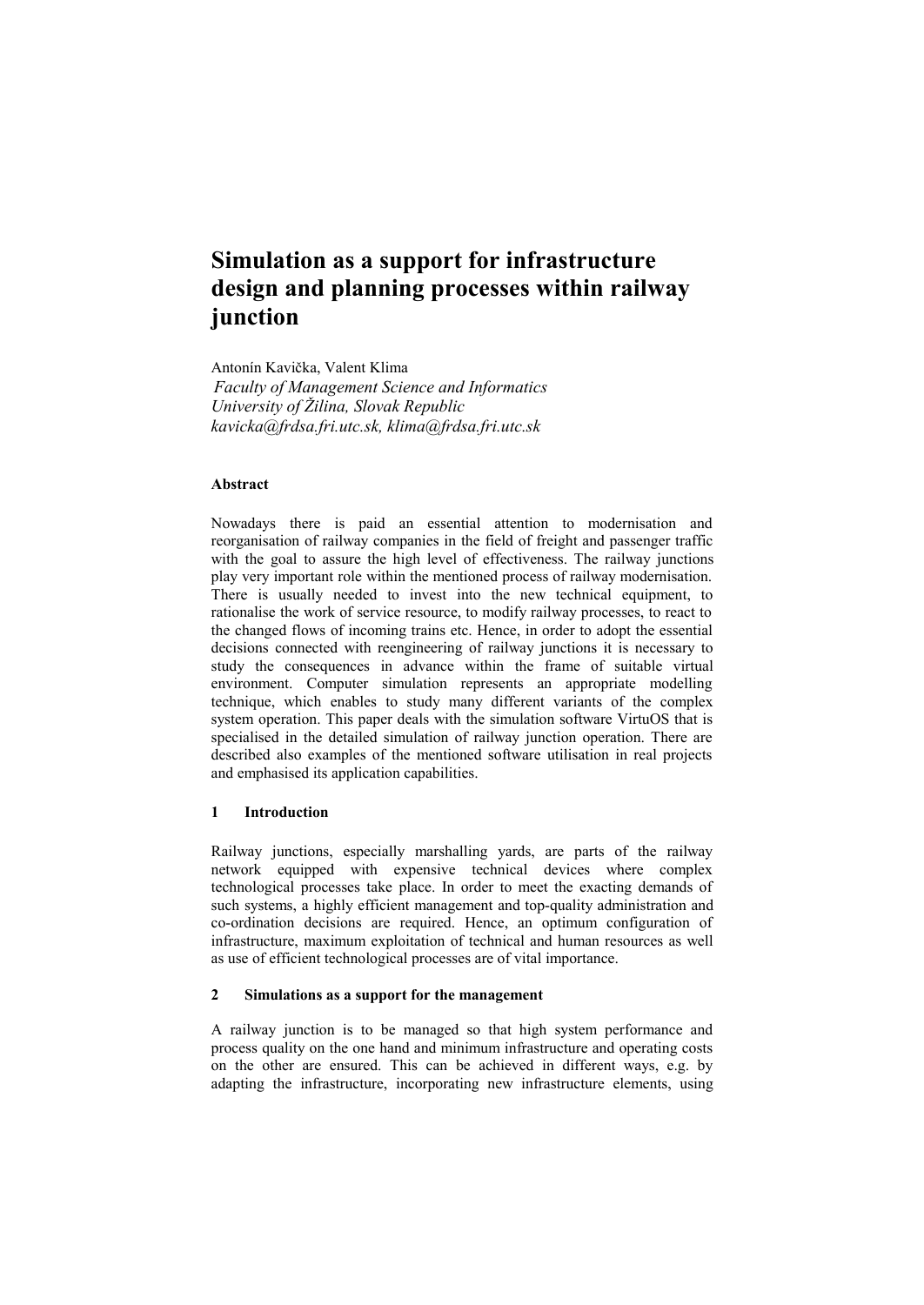other types of resources, improving resource planning, changing processing techniques, modifying decision strategies or completely reengineering the system. Of course, all these points are also applied to the configuring of new junctions.

The question is now what can be done by the management to take decisions as objectively as possible and to prevent wrong decisions from being made.

Owing to the already mentioned complexity of such transportation system and their stochastic behaviour, the application of exact mathematical solutions is very restricted. Classical expert studies do not comprise sufficient objective elements, which would make many decisions easier for the management and could avoid the frequently observed indecision or even aversion to whatever decision.

The application of an objective tool, which might also contain elements of exact solutions to subproblems, is the obvious choice as a solution to this situation. Its response and results must be so understandable and convincing that both the specialist-consultant and the management can consider them an objective aid to decision-making processes and an argumentative basis.

Such a tool is the simulation model of a railway junction, which replaces an existing railway junction or one to be in a design stage by a computer model. This model is used to graphically reproduce and animate the system to be modelled and its processes true to reality. The findings of such a model may provide the basis for many decisions using output statistical data as well as animated operational processes and events. The consequences of such decisions can be traced and evaluated.

The simulation of systems is a research method supporting the analysis, design and optimisation of real systems in the following three steps:

- Replacement of the real system by a simulation model.
- Experimentation with the simulation model with the aim to determine its properties, behaviour and reactivity to changed conditions.
- Application of the results obtained to the real system (existing or to be configured).

The simulation model must be as true to reality as possible in order that the findings of the experiments can be transferred to the real system. On the other hand, there is a limit to the truth to reality of the model, which should not be exceeded. Simulation must be considered an approximate (not exact) method. The simulation model is situated in an experimental environment and simulation is an experimental method.

As a railway junction is a highly complex system, the application of simulation techniques seems to be the only possible solution.

#### **3 Simulation tool VirtuOS**

Let us briefly mention the main facts about simulation tool VirtuOS. This tool was developed in order to enable to build a simulation model, which reflects the whole complex system of a railway junction i.e. marshalling yard (Klima[1,2]), passenger station, private sidings etc. The essential motivation was based on the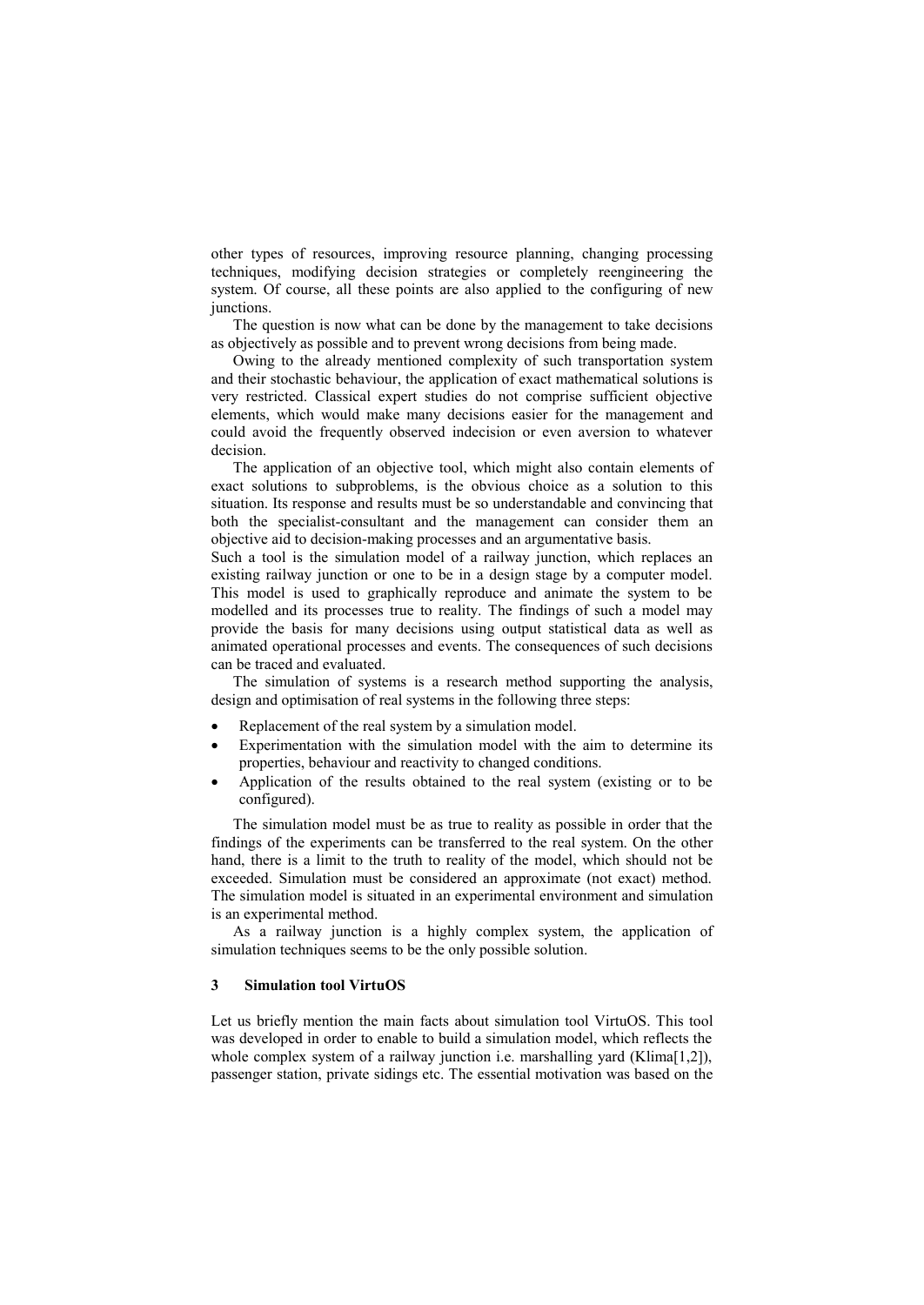need to be able to realise simulation experiments, the results of which could be applied to the real railway yards and help to:

- design a suitable layout of tracks infrastructure within the yard,
- · propose the needed amount and composition of mobile service resources,
- create efficient train service technologies and
- verify convenient control and decision making strategies.

However, VirtuOS itself does not provide automatic solutions of the problems, which occur within the yard. It represents an experimental environment (a laboratory) within the frame of which it is possible to study many variants of a studied yard operation, topology of tracks etc. Principally it is possible to say that using VirtuOS the user-experimenter can answer the questions: "*What* will happen if...? " Therefore it is expected that VirtuOS is handled by the well trained railway technologist who, in addition, co-operates with the management of an investigated yard.

The work with VirtuOS can be divided into three basic stages:

- · Input data collection from a real yard (or prognostic data definition for a new designed yard) and the building of its model.
- Iterative process of simulation experiments (the runs) on the model.
- Recommendations for the yard operation and infrastructure layout based on the results of simulation experiments and their analysis.

In order to build up the above mentioned model it has to be collected the data about:

- · *Infrastructure* (tracks) there is scanned and vectorised the paper documentation of a yard (physical infrastructure) and then the function of each of track is defined (logical infrastructure).
- · *Mobile service resources* (personnel and shunting locomotives) there are defined the numbers, professions and working shifts for all these resources.
- · *Trains* the information about train flows (incoming and outgoing) has to be defined and it is also needed to get the statistics about incoming trains composition.
- · *Technological processes* there are defined the train *service technologies* (in the form of network graphs) after train arrival and before train departure, train *sorting* and train *forming processes* (simultaneous train formation, primary and secondary humping, sorting using a hump or flat humping etc.).
- · *Control* and *decision making strategies* there are set up the managements of service resources, the decisions of changes of simultaneous train formation schema etc.

When the building of a model is finished, there is made its verification and validation. After that it is possible to start process of making simulation experiments which investigate the yard operation under the required different conditions.

The simulation run can produce the different kinds of outputs. During the simulation run it is possible to see on the screen the animation of all movements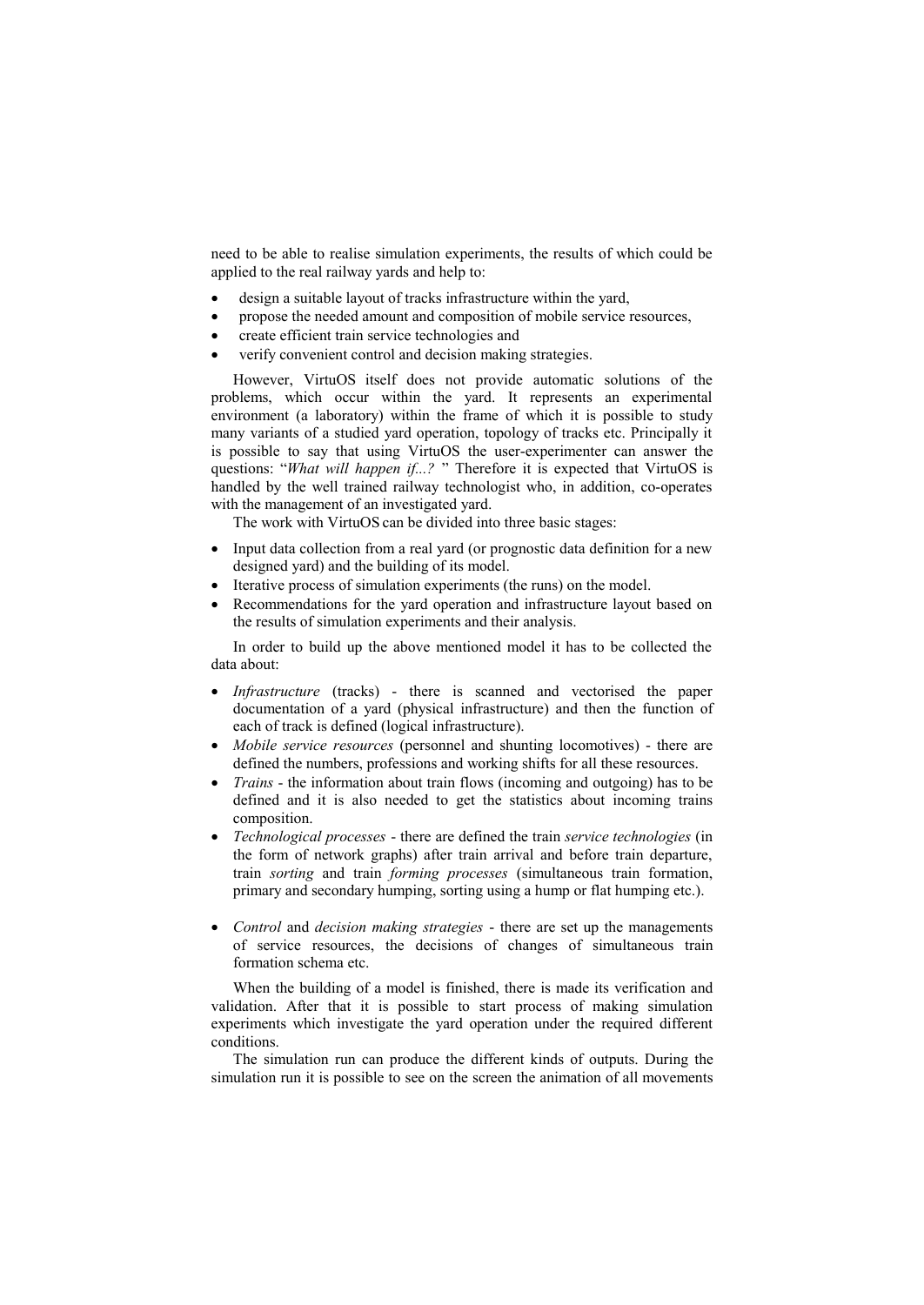of trains and service resources and also on-line statistics about utilisation of service resources are on the shelf. On the other hand the post-simulation outputs can be used. The simulation run reports its evolution into the simulation protocol (file on the disk). Afterwards, using the specialised tool, it is possible to obtain from the mentioned protocol any required statistics and the graphical protocols (using time scale) of the realised work of any service resource, any track occupation etc. In addition, it is possible to offer the customers the software called *VirtuOs-Viewer.* That software enables to have a look at the whole simulation run using animation outputs.

The results of simulation experiments are analysed and studied by the local technologists. Then there are made the concrete proposals of the real yard operation changes or the results show the need of additional experiments. It is possible to say that the adduced working procedure requires an iterative approach, which usually leads to the solution of some specific problem.

## **4 Problem solutions using VirtuOS**

## **4.1 Methodological approach**

The quality of operations control in a station/marshalling yard (meeting of criteria such as low operating costs, compliance with the timetable, defined annual throughput of wagons processed, etc.) depends on the properties of the station/yard. These properties can be formally described by a hierarchical parameter structure.

The example below shows a parameter structure based on yard properties. Parameter **P** stands for all yard parameters. The set of parameters with a subscript is the distribution of all parameters **P** to the groups  $P_1, P_2, \ldots$ , where each group contains related parameters. The lowest level of the descending hierarchy comprises *elementary* parameters already being *value parameters*, i.e. parameters with a specific value. From this point of view, the parameters of the upper levels only have a logical, formal character and designate the group of parameters on the lower level.

**P :** properties of the yard

 **P1 :** flows of incoming trains

**P2 :** track configuration

 **P21 :** configuration of arrival tracks

 **P211 :** number of arrival tracks

 **P212 :** length of arrival tracks

 **P2121 :** length of arrival track No. 1 **P2122 :** length of arrival track No. 2

........

 **P22 :** configuration of departure tracks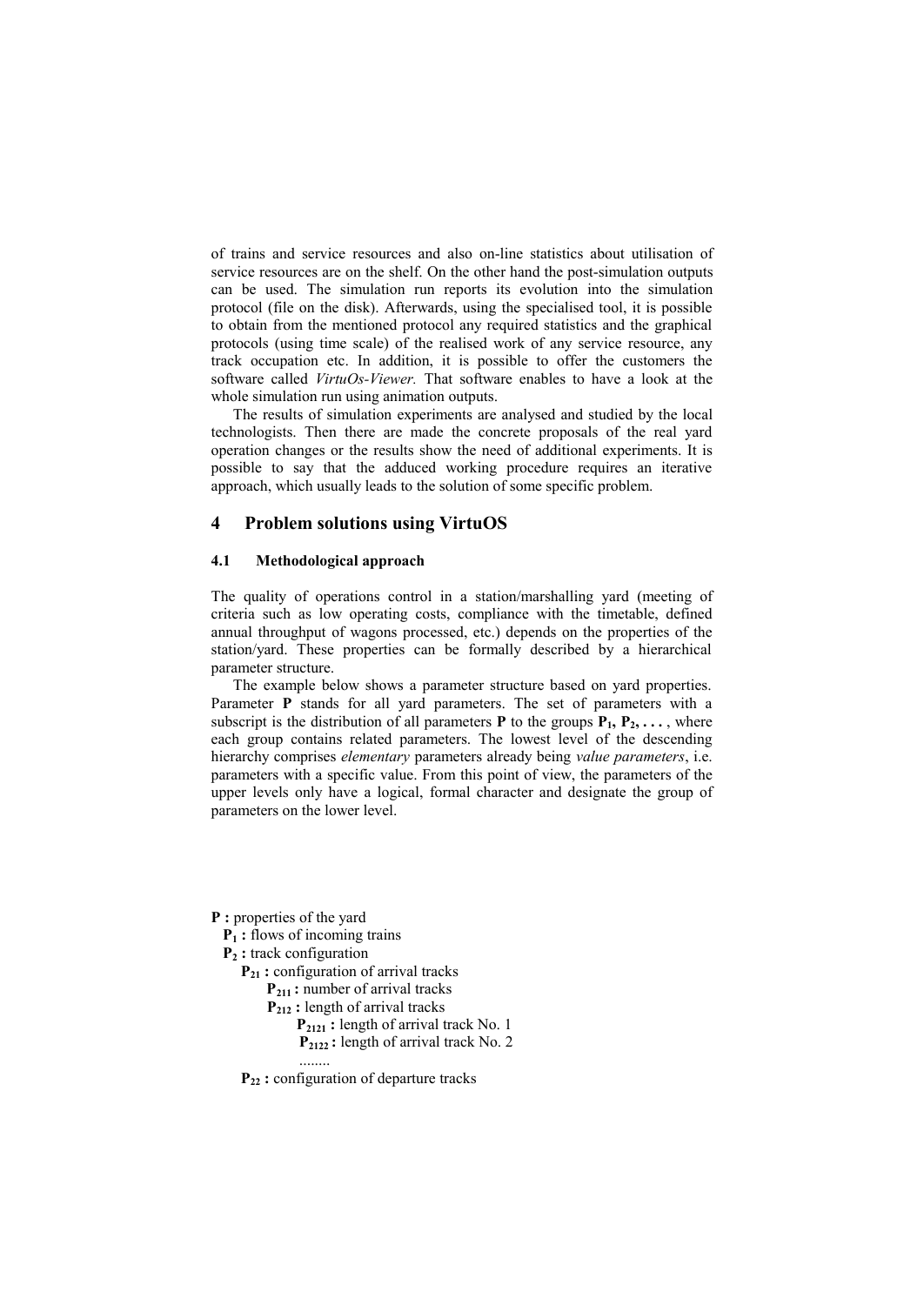.......  **P3 :** track discipline  **P4 :** staff available .......

**P<sub>i</sub>**: train processing technology

**P**<sub>i1</sub>: technology of processing incoming trains

 **Pn :** strategy of engine allocation

.......

.....

The system user (i.e. the person who has to solve the problems when configuring a new junction, reconstructing an existing one or rationalising operations control) formulates the problems in the form of questions.

The example below encompasses a number of questions whose structure corresponds to the parameter structure of a specific yard. Each question can be formulated as follows: What value is to be assigned to the parameter or parameter group? Question  $Q_{ii}$ , for instance, is a question about the optimum value of parameter or parameter group **Pij**.

**Q :** What properties must the yard have to ensure optimum operation?

 **Q2 :** What is the most favourable track configuration?

 **Q21 :** What is the most favourable configuration for the arrival tracks?  **Q211 :** How many arrival tracks are required at least? .........

 **Q212 :** What is the most suitable length for the arrival tracks?

**Q**<sub>2121</sub> : What is the most suitable length for arrival track No. 1?  **Q2122 :** What is the most suitable length for arrival track No. 2? .......

 **Qi1 :** What is the best technology for the incoming trains processing? ......

All the questions are intended to optimise the parameters (they ask for optimum parameter values). The simulation, however, is an *experimental* method not directly suitable for the solution of optimisation problems. It is rather a method by means of which the behaviour of a system at its outputs can be determined as a function of its input variables. If the permissible value range of a parameter **X** is  $\langle X^1, \ldots, X^k \rangle$ , the determination of the optimum value  $X^{\text{opt}}$  is based on the following procedure. We express the assumption that  $X^i$  is its optimum value. Next, a *simulation run* is started using this value for determining the system behaviour. The next assumption is that  $X^j$  is the optimum value, and the simulation is repeated. After a sequence of such simulation runs (also called a *simulation experiment*), the assumption with which the system showed the optimum behaviour is accepted (value  $\mathbf{X}^{\text{opt}}$ ). As a rule, all complex questions must be broken down into elementary questions.

If, e.g., the answer to question **Q<sup>212</sup>** about the length of the arrival tracks is to be found, the procedure described above results in the examination of several "reasonable" combinations of parameter values  $P_{2121}^i$ ,  $P_{2122}^j$ ,  $\ldots$  The examination of each one of the combinations of parameter values is equivalent to the performance of a simulation run.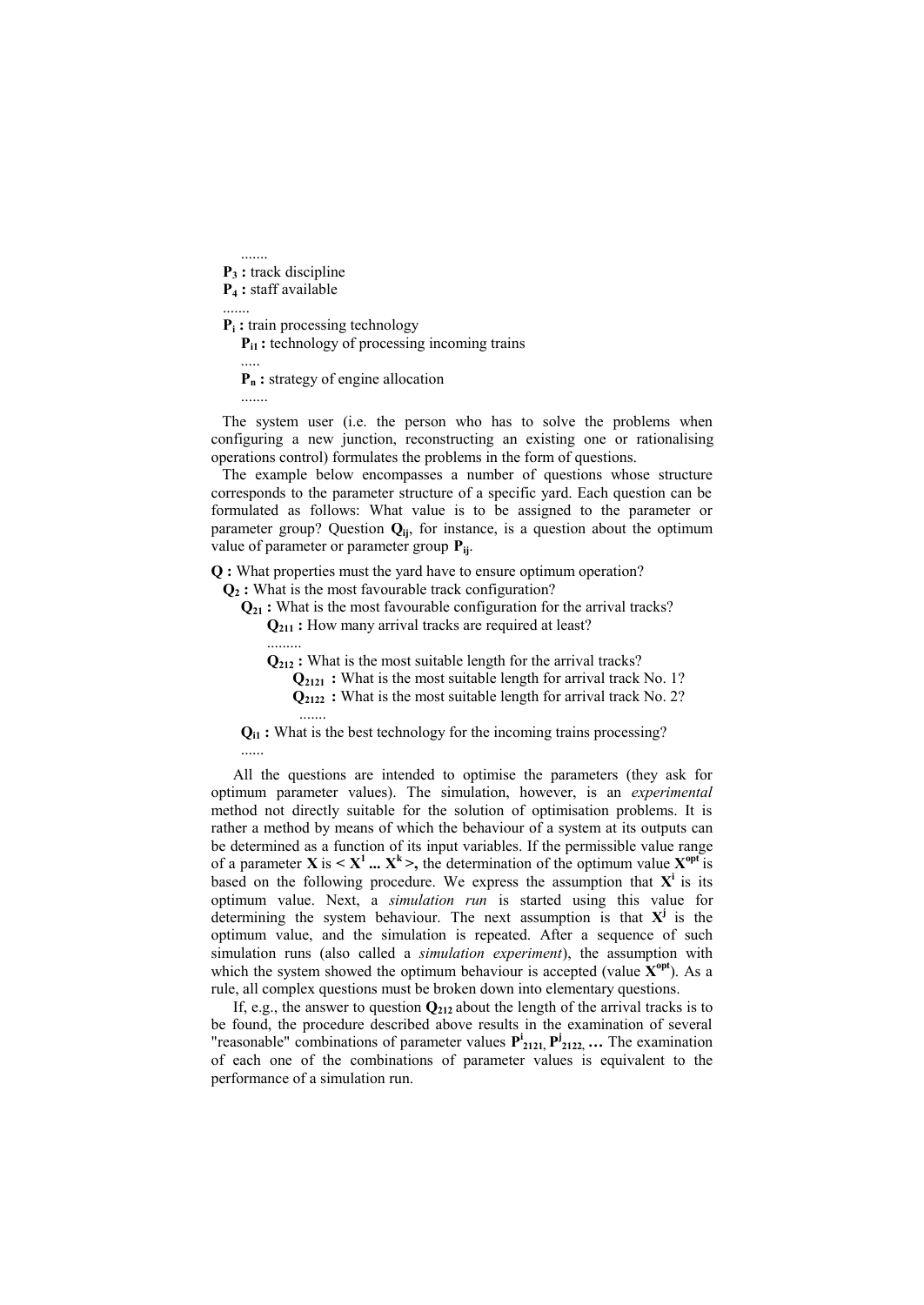This relatively detailed description of the simulation procedure was intended to emphasise that a single simulation run is not sufficient (as frequently supposed by the user) to give a direct answer to an optimising question. On the contrary, such an answer (and not the exact answer but an answer determined by experimental means only) cannot be obtained by the user before he has carried out a complete experiment comprising several simulation runs. Such a procedure requires expert knowledge and is very time-consuming but probably the only possibility regarding the complexity of a railway junction. On the other hand, a finally implemented model of a junction provides a lasting and relatively universal environment for further problem solutions.

## **4.2 Problem solving**

VirtuOS is a universally suitable simulation tool, which supports the creation of simulation models used for the solution of many local problems of railway junctions. It is also suitable for the solution of problems arising from changes in the surrounding railway network.

In the following, some typical problems from these fields will be described.

#### **4.2.1 Changes in flows of incoming trains**

Using a simulation model, a junction operation can be determined and evaluated before the flows of incoming trains have actually been changed. Changes in the flows of incoming trains usually result from modifications to the railway network, which can be described as follows:

- Reduction, increase or structural changes in the flows of incoming trains due to customer interests.
- Changes in the network technology by the introduction of a new timetable. A typical task for a simulation model in this context is the modelling and examination of operational conditions in a junction before introducing a new timetable.
- · Changes in the network infrastructure (e.g. decisions on the discontinuation or restriction of work in another junction) can also result in changes in the flows of incoming trains and make necessary the examination of the operational processes in a junction.

#### **4.2.2 Cost savings by optimum use of resources**

The allocation of staff and shunting engines can be optimised using VirtuOS. Not only capacity utilisation can be improved considerably, the amount of resources can be reduced as well.

## **4.2.3 Rationalisation of technological processes**

One possibility of a junction operation optimisation without the need for expensive infrastructural measures is the introduction of new technological procedures, e.g. the simultaneous formation of outgoing trains, parallel humping, concentration of humping activities in a shorter time interval as well as the performance of more process operations in parallel.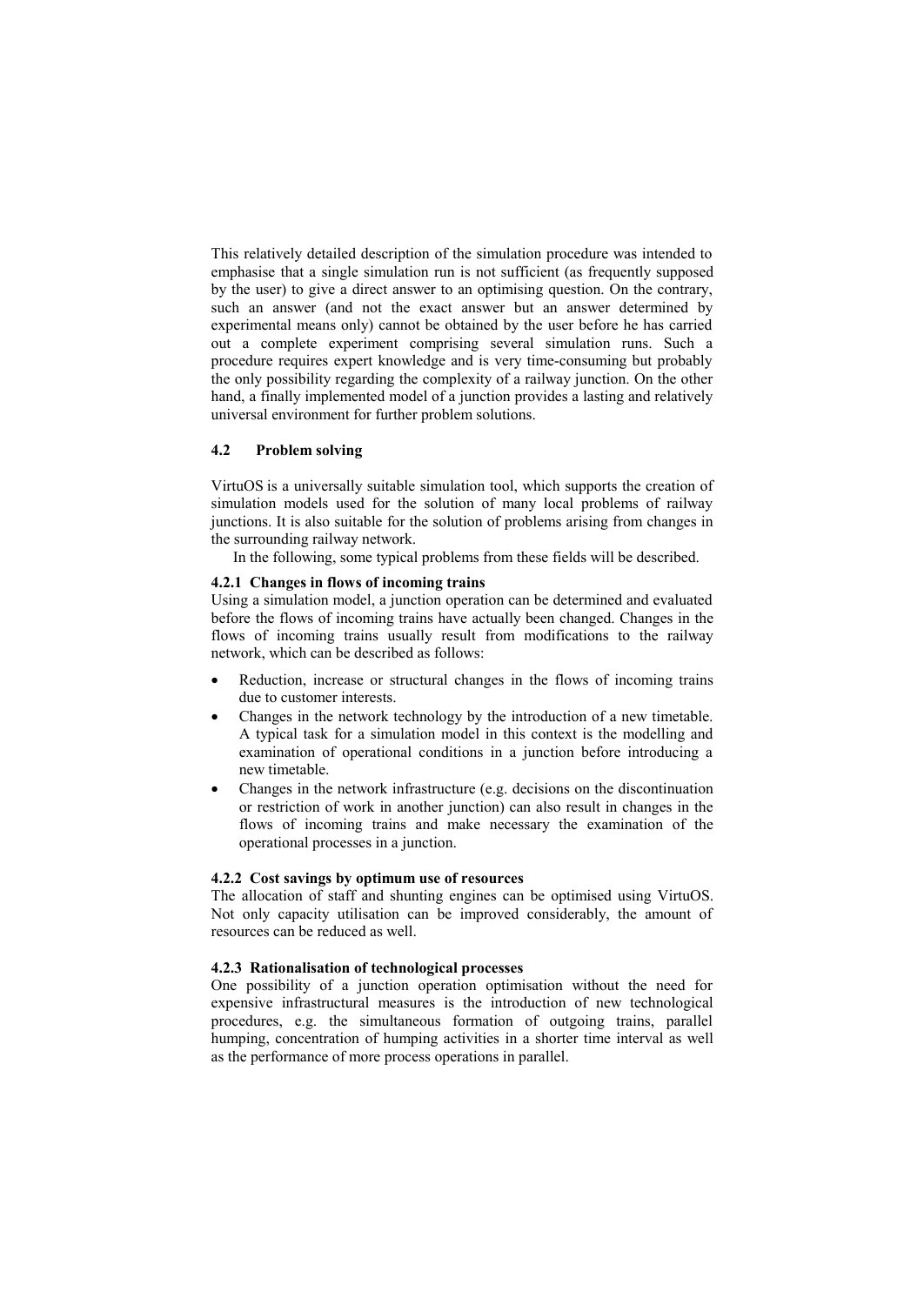Using the VirtuOS-based simulation model, the effectiveness of these procedures can be investigated before their implementation in reality.

#### **4.2.4 Planning of infrastructure maintenance**

VirtuOS is suitable for preparing necessary operational modifications during the maintenance of a junction and scheduling maintenance work.

## **4.2.5 Reconstruction and configuring of junction infrastructure**

The reconstruction of infrastructure is a very complicated and expensive intervention in the operation of a junction. Reconstruction activities may comprise a reduction, exchange or amplification of tracks, brakes or safety equipment. Today, it is hardly conceivable that the management takes a decision on infrastructural adaptations without investigating the resulting consequences using a simulation model. VirtuOS is an effective and tried-and-tested tool for an objective verification of decisions. If the decision on a reconstruction has already been taken, the individual stages can be planned and the operational processes affected by the infrastructural measures within a phase can be examined through VirtuOS.

Of course, the above said also applies to the configuring and installation of a new junction.

## **4.2.6 Verification and improvement of operation control strategies**

An important feature of VirtuOS is its capability to co-operate with the user during a simulation run. The user (in this case e.g. the dispatcher) can define problems he wants to solve on his own during the simulation of operation in advance. The simulation model permits him to trace and evaluate the consequences of his decisions. By doing so, the dispatcher is able to examine the suitability of different operations control strategies. This co-operation feature of VirtuOS also proves to be very advantageous in the training of managing staff.

#### **4.2.7 Management of crisis situations**

The railway network and its junctions may also be exposed to different critical social situations (crises), not ascribable to certain management decisions but to the failure of human or technical factors or an Act of God.

The following crisis situations are conceivable:

- Acts of God (e.g. floods, earthquakes, epidemics, etc.).
- Technical events (collision of trains, power failure, etc.)
- Social events (strike, military conflicts, etc.)

Such crisis situations may affect a part of or an entire railway junction and result in considerable changes in the flows of incoming trains or affect the infrastructure, reduce the availability of resources or impose changes in the operations control of the junction (e.g. by changing priorities).

A typical property of the above-mentioned crisis situations is that they can only be dealt with after their occurrence and the financial damages are high. VirtuOS is an ideal means for the simulation of such "scenarios" for determining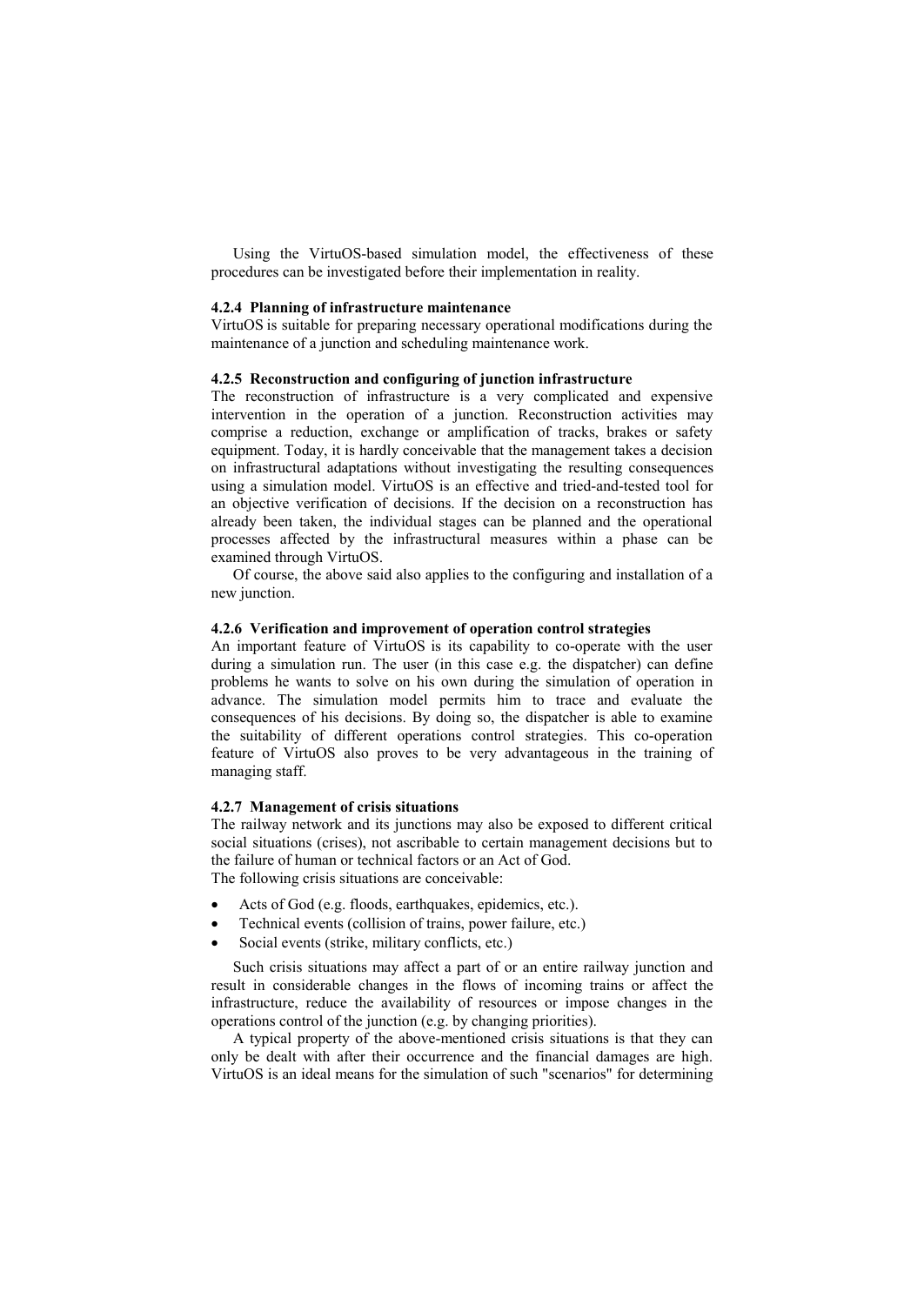an operations control strategy for the individual exceptional situations to be expected.

## **5 Examples of real applications**

#### **5.1 Project Linz Vbf**

The main goal of Linz project (realised in the co-operation with the General Directorate of Austrian Federal Railways in Vienna /GD ÖBB Wien/ within the years 1998-1999) was to investigate the concentration of train forming processes in marshalling yard Linz Vbf after the proposed yard extension (Kavička [3]). In order to manage all processes it is necessary to modernise technical equipment and technological procedures in Linz yard.

The most costly part of marshalling yard is represented by infrastructure of tracks. Therefore it was paid essential attention to the design of a tracks dimension within the frame of which the future operation will be realised.

The simulation experiments verified gradually the capacities of:

- reception siding,
- hump tracks,
- sorting siding,
- departure siding,
- loop track (which enables the direct train departure from sorting siding to the opposite direction) and
- individual developments of switches.

At the beginning we started to test the maximal variant of track infrastructure, which respected the required yard capacity, technological requirements and also the local limitations.

At first we were focused on reception tracks. The investigation of reception siding capacity had to include the problem of opposite train movements. These movements essentially influence the utilisation of a hump. Therefore the development of switches between reception siding and hump tracks was designed (and verified by simulation experiments) in the form which enables big number of parallel movements – the train arrivals to reception siding from the hump direction and humping of trains at the same time.

When the simulation experiments connected with reception siding were finished there was paid attention to sorting and departure siding. In order to propose the capacity of sorting siding mainly these factors had to be considered:

- number of humped wagons,
- technical equipment of sorting siding (wagon positioners, brake compressors etc.),
- interlocking system on a hump (that influences the humping speed) and
- possibility of train set transfer to departure siding.

There were realised simulation experiments, which studied various humping speeds and also the occupation of departure tracks. At the end of this stage the numbers of sorting and departure tracks were proposed.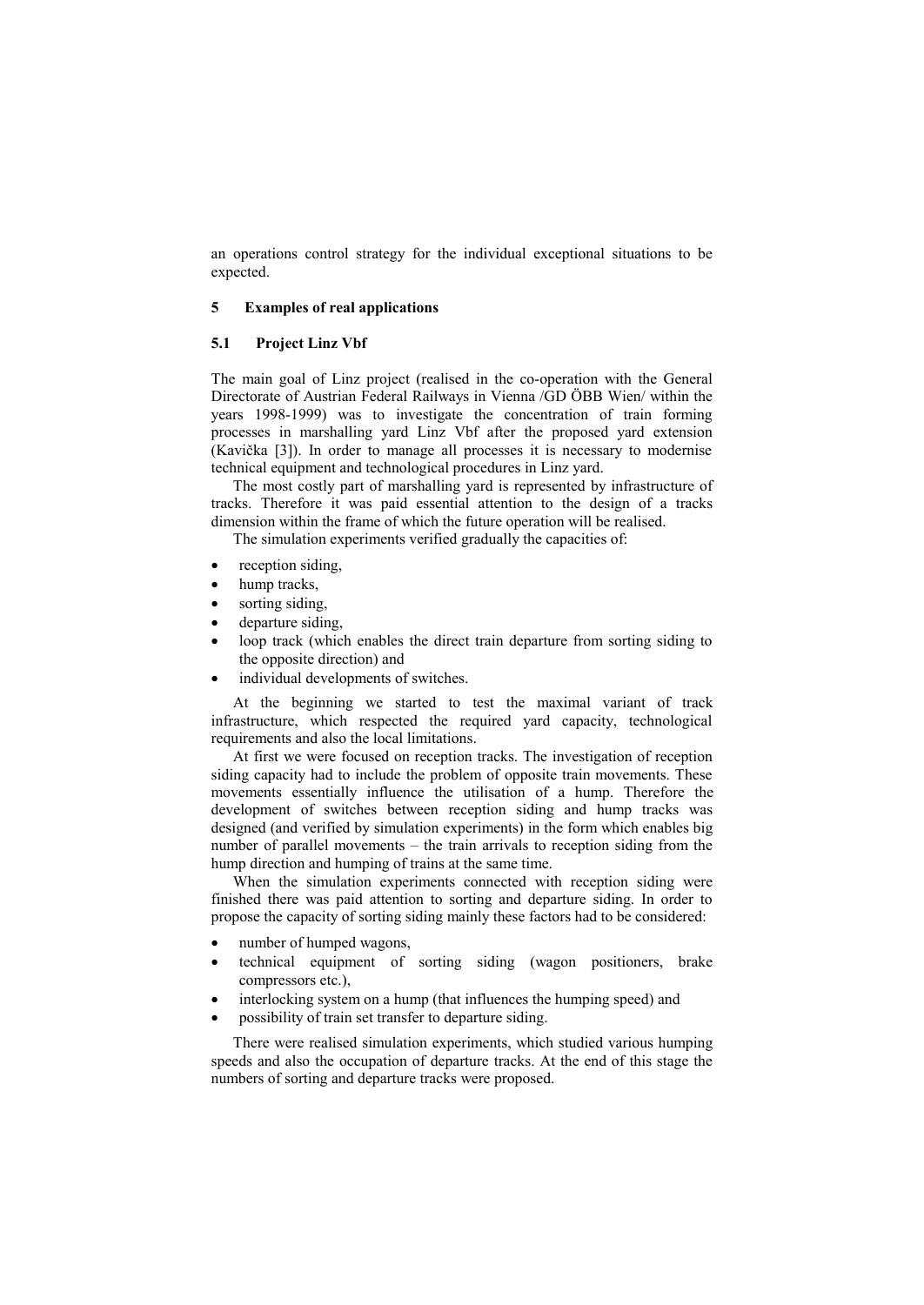Because of capacity limits of railway network and operational effectiveness it is convenient for the distribution of wagons to form group trains within marshalling yards. The same requirement was defined also for the modernised yard Linz Vbf. The group trains were supposed to be formed using simultaneous approach. The secondary sorting during the simultaneous train formation was to be made on the secondary hump. There were studied those requirements within the several simulation experiments. The results of those experiments showed, that the process of secondary sorting was not feasible on the proposed tracks.

Hence, there were made, on the base of mentioned results, the changes of:

- emplacement of secondary hump,
- topology of departure siding and
- development of switches in sorting and departure sidings.

New track infrastructure design causes only the minimal interference between the secondary sorting process (as a part of group train formation) and the other train movements.

The individual simulation experiments showed (during solving essential problems) also some smaller inconveniences in the construction of switches developments that were caused by missing or bad located track connections.

After investigation of all tracks proposals there were studied within the further simulation experiments the numbers and compositions of shunting locomotives and personnel. The rest of simulation experiments paid attention to the prognostic flow of incoming trains which was sufficiently increased in order to verify the reserves of the new designed infrastructure of tracks.

The project was finished with the encouraging results, which showed the feasibility of effective yard operation after its extension. Nowadays GD ÖBB Wien is supposed to make decision (also on the base of our project results) about the investment to Linz yard reconstruction.

## **5.2 Other projects in a nutshell**

There are several already realised projects and couple of current ones using simulation software VirtuOS. Let us enumerate at least some of them.

Project *Hamburg Alte Süderelbe* (1998) - simulation study for investigation of track infrastructure capacity in the station Alte Süderelbe (City of Hamburg area), in connection with anticipated increase of incoming train flow rate, outlook to the year 2010. The project was realised in co-operation with company Haas Consult Berlin and City of Hamburg.

Project *Mainz Bischofsheim* (1999) – customisation of software product VirtuOS for the special needs of DB Cargo (German Cargo Railways). There was modelled marshalling yard Mainz Bischofsheim. On this project we cooperated with Siemens Braunschweig and DB Cargo Mainz (Germany).

Nowadays we have been working on two current projects, which are focused on the economisation of big marshalling yards:

- · Central marshalling yard of Vienna (Wien ZVBF) with the co-operation of the Austrian Federal Railways. (GD ÖBB Wien), Austria.
- Marshalling double-yard Oberhausen-Osterfeld (Germany) with the co-